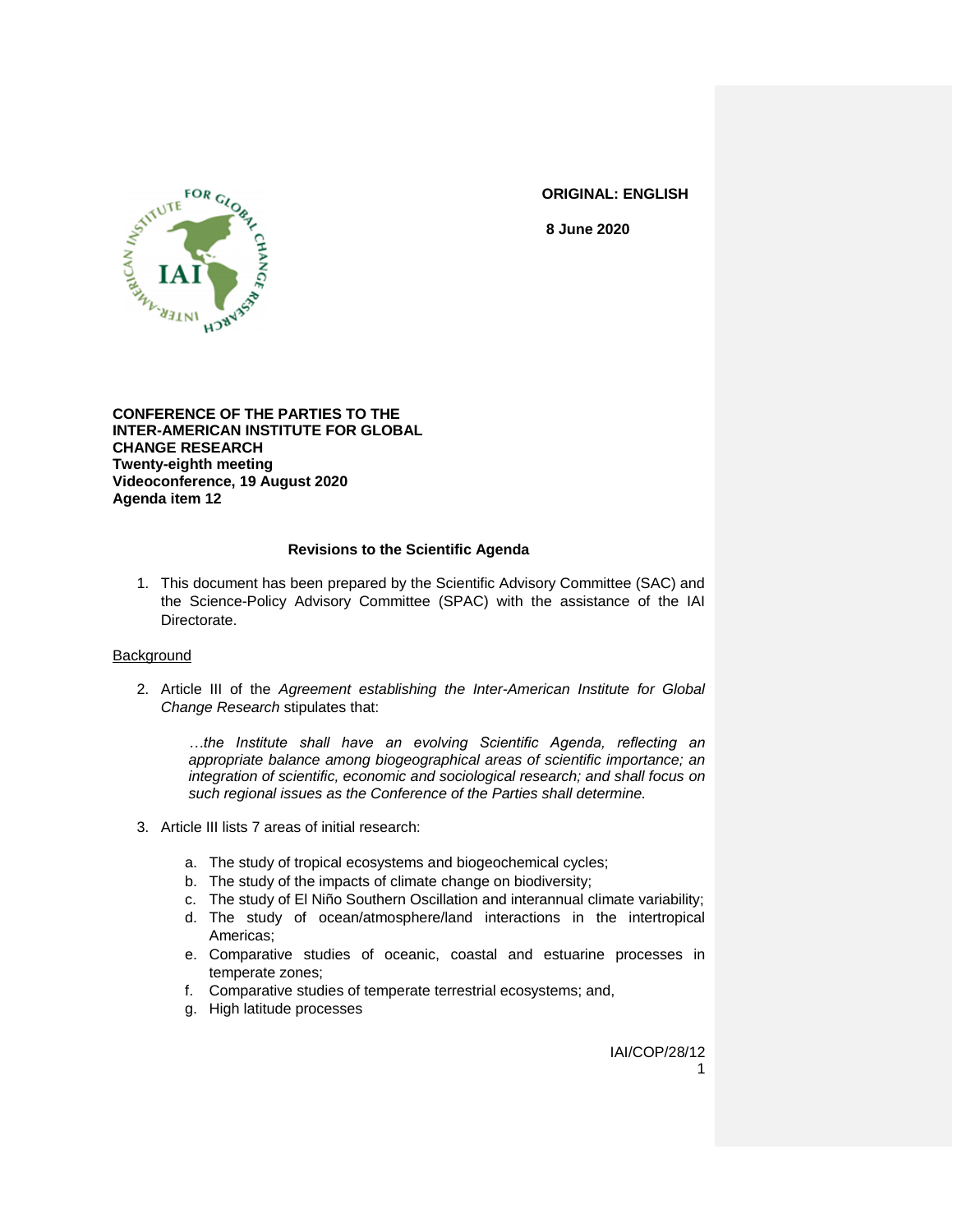- 4. The Conference of the Parties, at its 5th meeting (CoP-5, Montevideo, 1998) adopted Decision V/6 which revised the Scientific Agenda by consolidating the initial 7 areas of research into 4 areas:
	- a. Understanding climate variability in the Americas;
	- b. Comparative studies of ecosystems, biodiversity, land use and water resources in the Americas;
	- c. Changes in the composition of the atmosphere, oceans, and fresh waters; and,
	- d. Integrated assessment, human dimensions and applications.
- 5. At its at its 18th meeting (Mendoza, Argentina, 2003), the SAC reviewed these four topical areas and established two working groups of members to re-draft the descriptive paragraphs under each of the topical areas.
- 6. The draft revised Scientific Agenda<sup>1</sup>, was presented to the Conference of the Parties at its 10th meeting (CoP-10, Boulder, 2003) for its consideration. The revisions proposed by the SAC were adopted by the CoP through Decision X/11.
- 7. At its 27th meeting (Brasilia, Brazil, 2019), the Conference of the Parties discussed revisions to the Scientific Agenda recommended by the SAC and the SPAC. The revisions proposed were adopted by CoP-27 through Decision XXVII/4.
- *8.* CoP-27 (Brasilia, Brazil) also adopted Decision XXVII/5 which instructed the SAC and the SPAC *to further revise and update the IAI Scientific Agenda in line with the IAI Strategic Plan to better reflect transdisciplinary research and science with special attention to human issues and systems*.

#### Current situation

- 9. During the 2019-2020 intersessional period, the SAC and the SPAC, with the assistance of the IAI Directorate, and pursuant to Article VII, paragraph 4(a) of the Agreement<sup>2</sup>, reviewed the Agenda in light of Decision XXVII/5 and proposed revisions to the text.
- 10. The final draft of the revised Scientific Agenda is attached as Annex II to the present document. All the proposed changes to the Agenda are shown with track changes.

#### **Recommendation**

l

<sup>1</sup> See Addendum\_document 7, no. EC-XVII-CoP-X [\(http://www.iai.int/wp](http://www.iai.int/wp-content/uploads/7_addendum_AP.pdf)[content/uploads/7\\_addendum\\_AP.pdf\)](http://www.iai.int/wp-content/uploads/7_addendum_AP.pdf)

<sup>2</sup> *Make recommendations to the Conference of the Parties regarding the Scientific Agenda, long-range plans and annual program of the Institute.*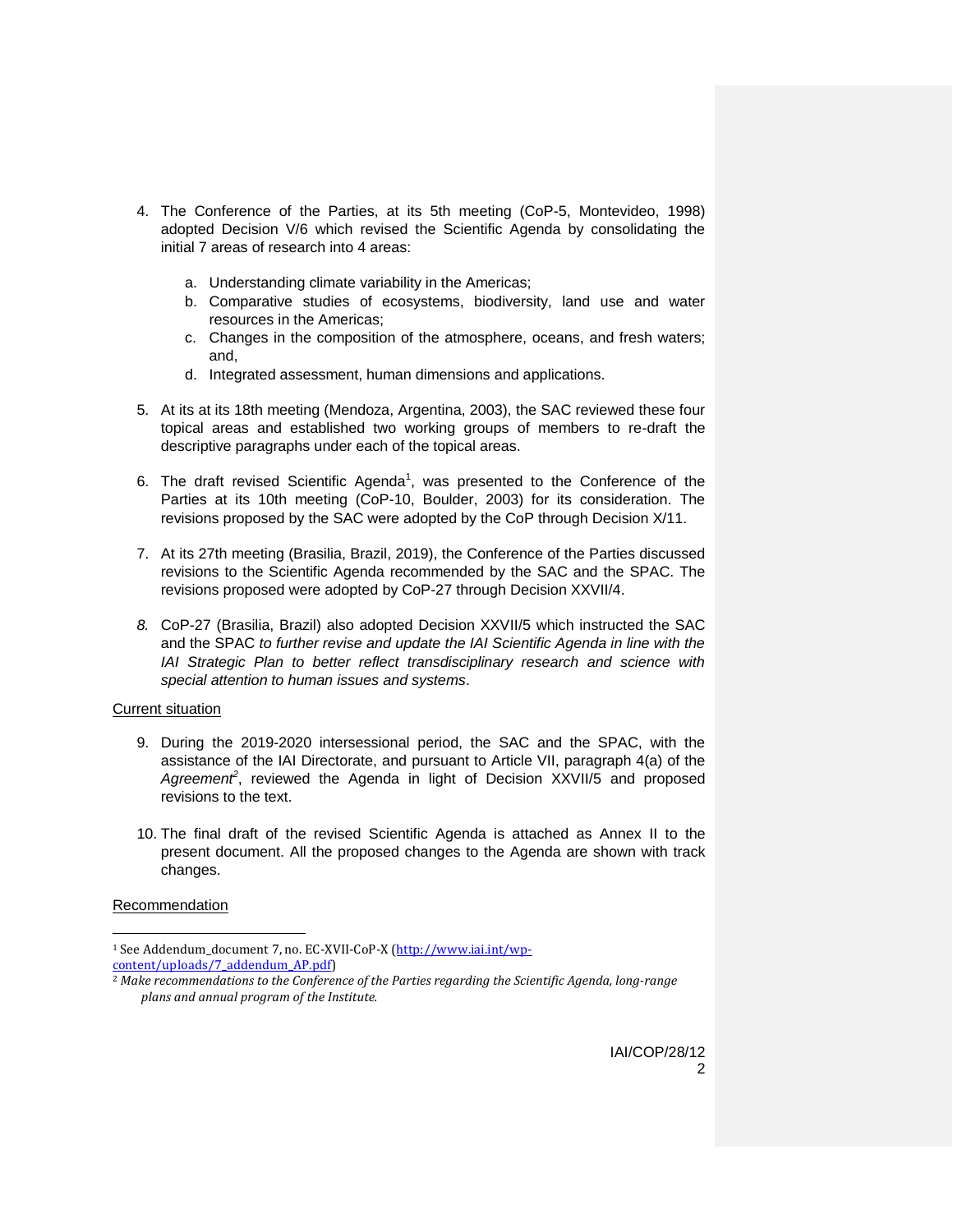11. The Conference of the Parties is invited to consider adopting the draft decision contained in Annex I to the present document.

> IAI/COP/28/12 3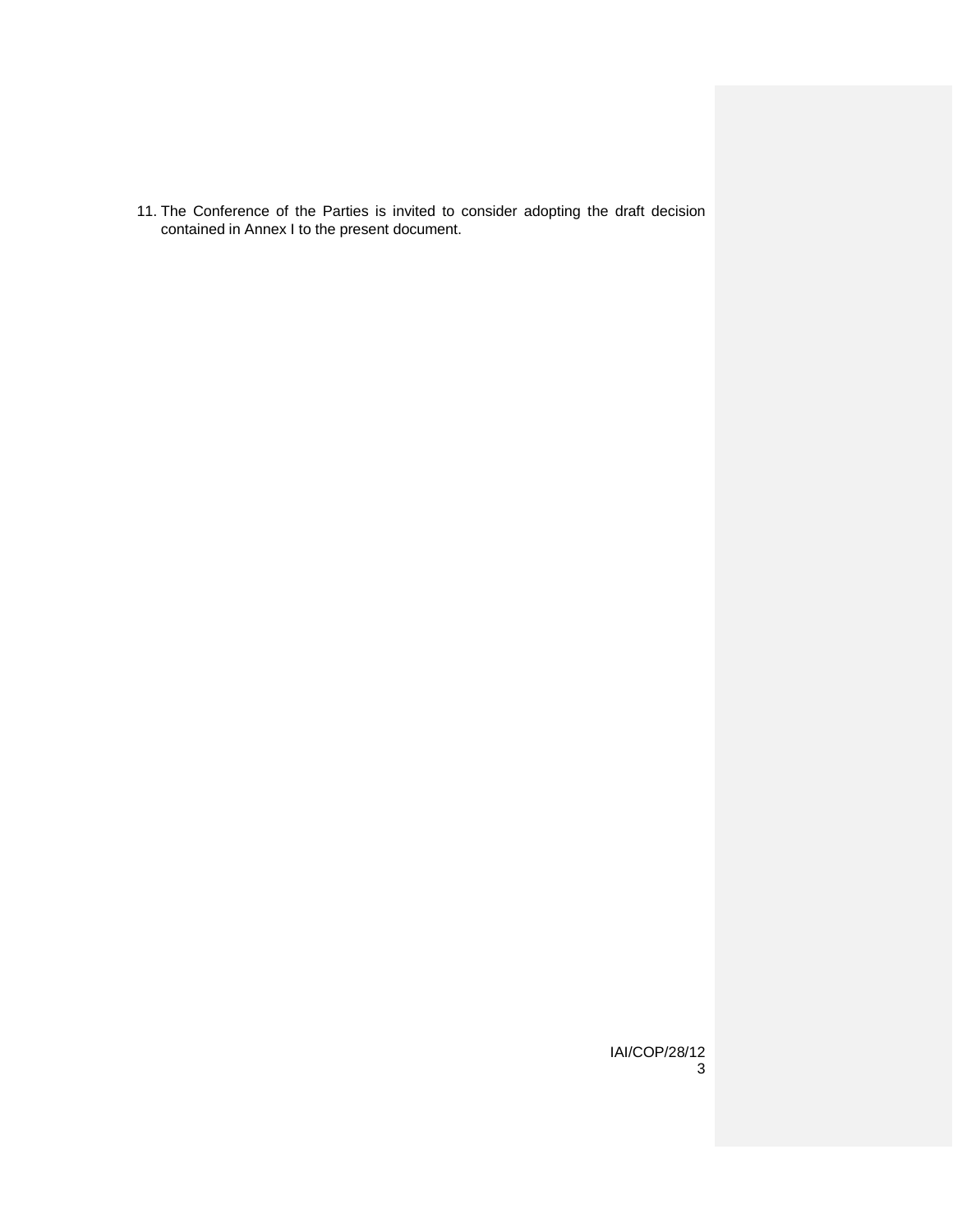### **Annex I**

**Draft decisions of the Conference of the Parties**

## **Scientific Agenda**

#### *Directed to the Conference of the Parties*

XXVII/XX . The Conference of the Parties are invited to adopt the revised IAI Scientific Agenda.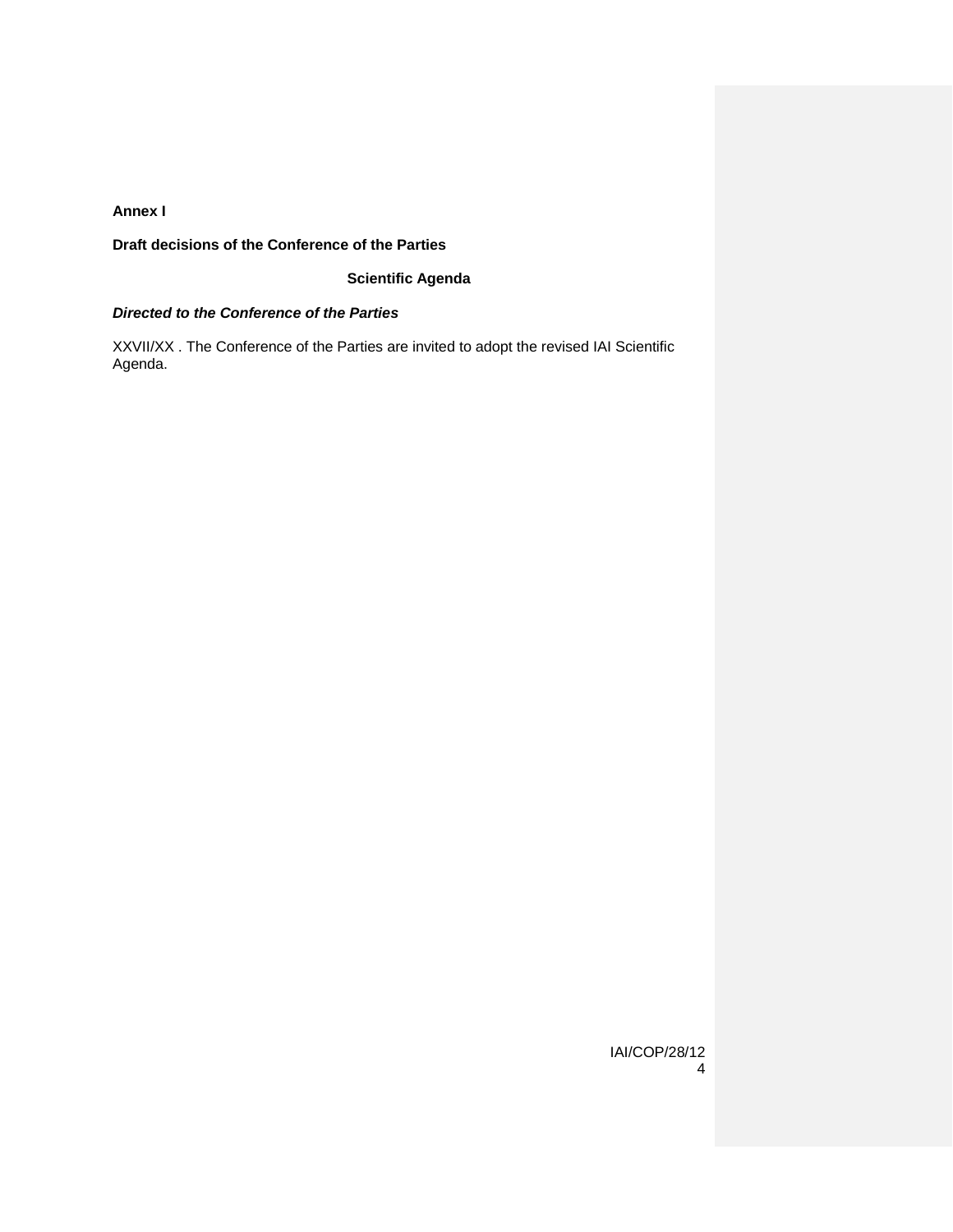**Annex II**

#### **The IAI Scientific Agenda**

**Adopted at the**

# *28th meeting of the Conference of the Parties to the Inter-American Institute for Global Change Research 5-6 June 2019, Brasilia, Brazil,*

*19 August 2020*

#### THE IAI SCIENTIFIC AGENDA

The primary objective of the IAI is to encourage scientific research beyond the scope of national programs by advancing comparative and focused studies based on global change issues important to the region as a whole. Our mission is to develop the capacity of understanding the integrated impact of global change on regional and continental environments in the Americas and to promote collaborative research and informed action at all levels for the benefit of society and the environment. In its approach, the IAI pursues the principles of Our vision is to encourage and support the joint collaboration of scientists, decision makers, local communities, indigenous groups, and other groups impacted by global change in the Americas to address and communicate critical issues associated with global change.

> The term **global change** is used to refer to the interactions of biological, chemical, physical and social processes that regulate changes in the functioning of the Earth system, including the particular ways in which these changes are influenced by and impact on human activities.

The IAI pursues scientific excellence, international cooperation and the full and open exchange of scientific information relevant to Global Environmental Change (GEC). Our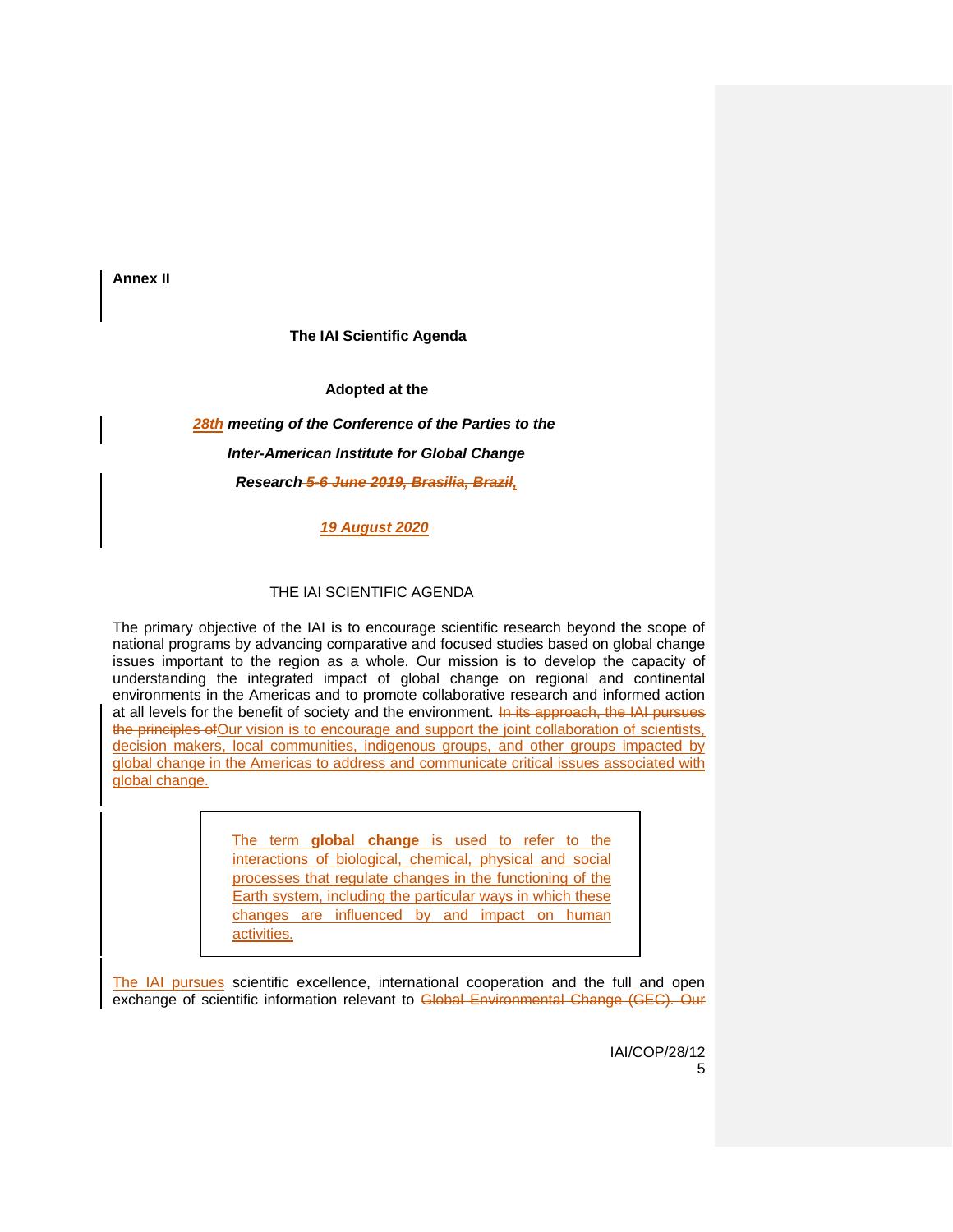vision, therefore, is to encourage and support the joint collaboration of scientists, stakeholders, and decision makers of the Americas to address and communicate critical issues associated with GEC.global change through the following **foundational principles** (IAI/COP/27/14 Strategic Plan): transdisciplinary science, participatory and inclusive design, innovative and solution based science, multi-scalar analysis and integration, open data/science, scientific outreach and knowledge mobilization, alignment with environmental governance frameworks, where appropriate, and strengthening capacities across the science-policy interface.

IAI supports science that improves the Americas' ability to cope with and thrive under global change, making a positive impact towards the sustainability of the region in the following strategic areas (IAI/COP/27/14 Strategic Plan, Theme II - Science for the Sustainability of the Americas): reduction of poverty and inequality; improving food, water, and energy security; climate change adaptation and mitigation; improved human health and wellbeing; conservation and restoration of biodiversity and ecosystems; clean air, water and soil.

The Agreement establishing the IAI stated that the Scientific Agenda should be dynamic and should evolve to permanently continually incorporate new scientific priorities and to address changes based on the needs of the region's countries. At present, four broadly defined, and interrelated, research focithemes have been identified by the IAI. These are:The aforementioned foundational principles and strategic areas should guide research conducted under each theme.

### **1. Understanding the Human Dimensions and Policy Implications of Global Change, Climate Variability and Land Use**

The focus of this theme is to investigate the dynamic interactions of human society, global change, climate variability and land use. Research should address the complex interactions between wild and anthropogenic ecosystems, impact on the IAI's strategic areas and multiscalar policy implications. Transdisciplinary topics listed in this theme cut across the other three themes.

Topics included in the theme, but not limited to:

- Participatory decision making, institutional capacity, co-design of policies, strategic policy and territorial planning instruments, and other governance mechanisms to improve sustainability.
- Governance, empowerment and social organization in social groups -- linkages with sustainability, best practices, effective models.
- Creation of enabling and suitable environments to support scaling up and mainstreaming of transdisciplinary and sustainability actions.
- Creation/promotion of innovative incentive mechanisms that encourage adoption of sustainable practices.
- Indigenous and local knowledge and worldview with respect to global change, wellbeing, equitable intergenerational action, and other cross cutting topics.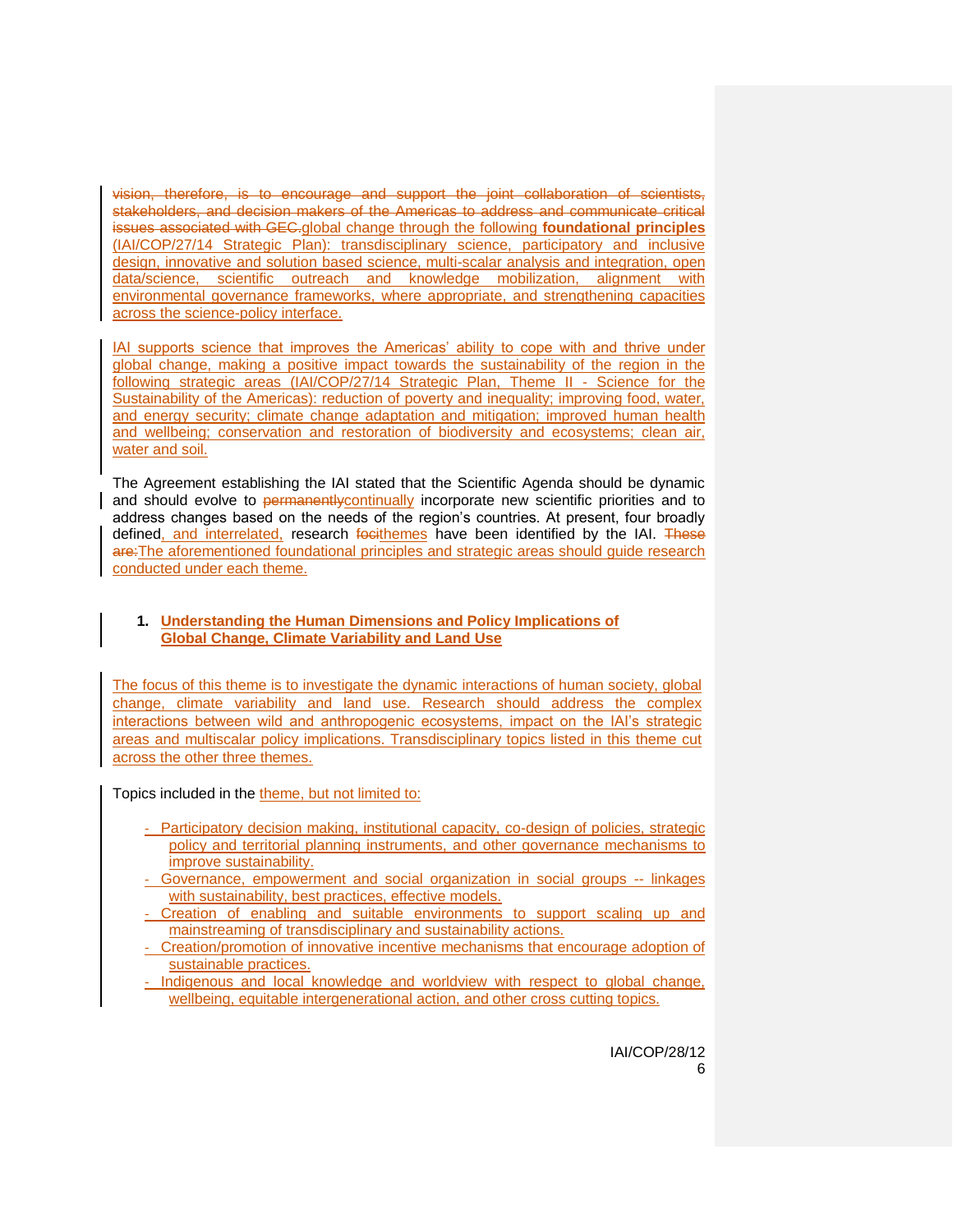- The role of gender in global environmental change.
- Health and environmental linkages with emphasis on emerging epidemics, climatesensitive diseases, vector-borne diseases, zoonoses, the consequences of poverty, and strategies to reduce health inequalities.
- Increased vulnerability of human settlements due to global change, climate variability, and land use.
- Sustainability of wild and anthropogenic ecosystems under conditions of urbanization.
- Changes in food systems; potential actions for increasing food security and nutrition.
- Implications for conservation and biodiversity strategies under condition of global economic and environmental change.
- Effects of global change, climate variability and land use on natural disaster occurrences, mitigation strategies, and policies that limit loss of life and property.
- Impact of global change and climate variability on fisheries and fishers; strategies for limiting socio-economic impacts.
- Identification of factors that contribute to resilience of natural ecosystems; conservation strategies to promote resilience.
- Effects of global change, climate variability and land use on water supply, freshwater flows, and security of water for human multiple uses.
- Effects of global change, climate variability and land use on energy security.
- **2. Understanding Climate Change and Variability in the Americas and their impact on key managed and natural systems.**

The focus of this theme is to monitor, document, and understand the causes and impacts associated with climate variability and climate change in the Americas, and their linkslinkages to changes in natural systems and societal impacts the strategic areas with a view to provide better information for decision-making processes and policy actions. The goals are to understand the role of the ocean-land-atmosphere interactions in the climate system<sub> $<sub>r</sub>$ </sub> to determine the key processes that cause climatic variability and climate</sub> change, from sub-seasonal to(seasonal) through decadal to multi-decadal time scales, and; to apply the insight gained by these findings to improve weather and climate predictions, and to reduce the uncertainties related to climate change projections and their impactsregional and local impacts. This knowledge can guide adaptation efforts in the region.

Topics included in this areatheme, but not limited to:

Tropical Atlantic Variability (TAV), Madden-Julian Oscillation (MJO), El Niño-Southern Oscillation (ENSO) and other forms of low-frequency climate variability, such as decadal variations (Atlantic Multidecadal Oscillation (AMO)<sub>7</sub>) and Pacific Decadal Oscillation (PDO))...) and their teleconnections to key processes and impacts in the Americas (e.g., tropical cyclones, monsoons, droughts, heat waves, other extreme events).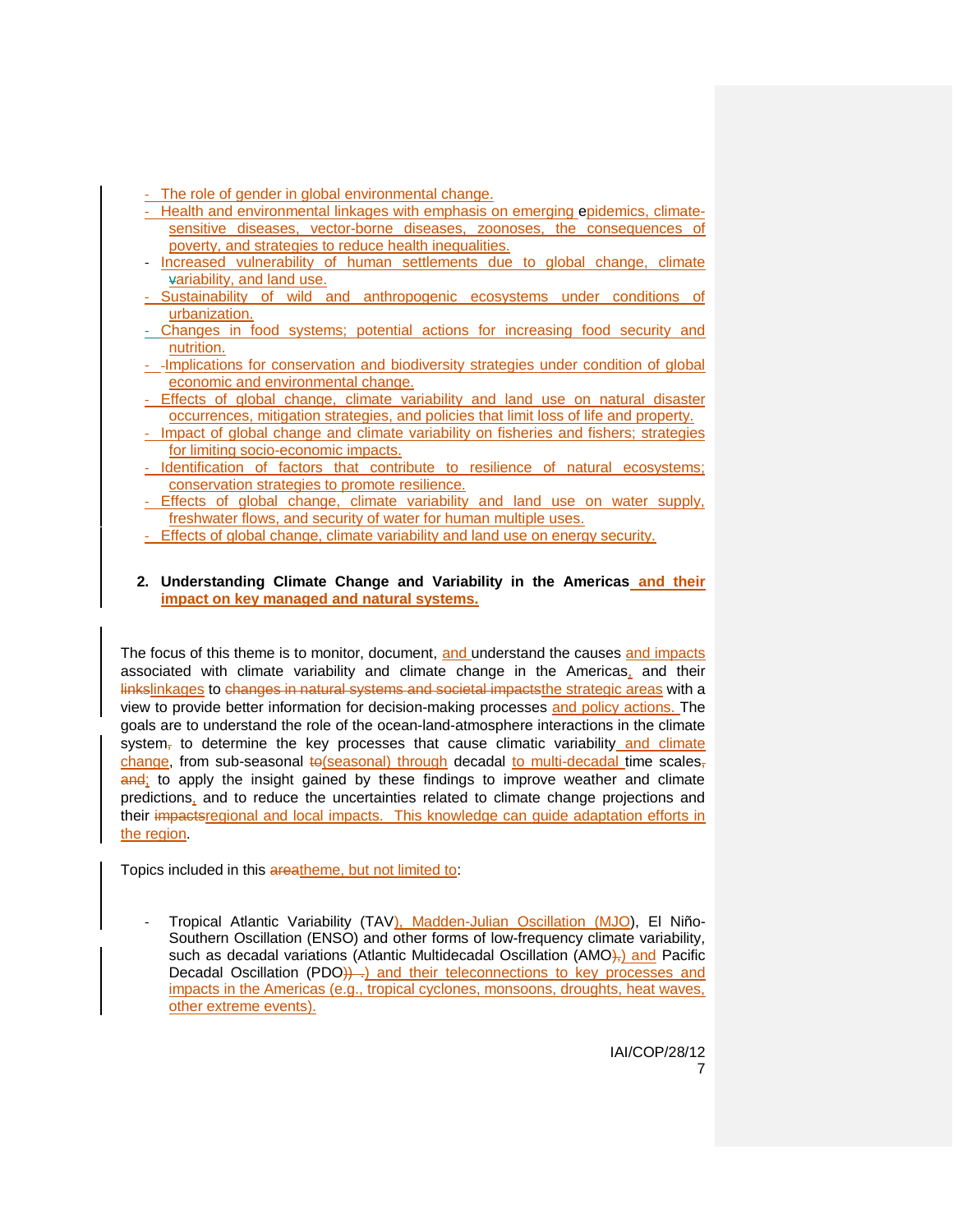- Climate variability across temporal scales to improve weather and climate predictions and to reduce the uncertainties related to climate change projections and their impacts.
- Short- and long-term ocean variability, including abrupt climate change, and its influence on climate and weather of the surrounding continents.
- Variability of the American Monsoon systems.
- Ocean/land/atmosphere interactions and hydrology, including atmospheric mesoscale processes.
- Global and regional changes in the water cycle.
- Aerosol impact on climate change and variability.
- Climate change and variability at regional scales: regional forcing mechanisms, model intercomparisons (statistical and dynamical downscaling models), future scenarios, extreme events, impacts, vulnerability and adaptation.
- Environmental changes in the past.
- -Detection and attribution studies of extreme weather and climate events (e.g., droughts, tropical cyclones) and their impacts on key sectors for the region.
- - Past climate change.

-

- Development of the Americas component for  $-a$  Global Climate Observing System-for-climate.
- AI Climate change adaptation and mitigation actions, including understanding the causes and means to reduce vulnerability in the region.

#### **3. Studies of EcosystemEcosystems, Biodiversity, Land Use and Cover, and Water Resources in the Americas**

The IAI encouragesfocus of this theme is research on comparative and integrated analyses of the effects of Global Environmental Change on naturalglobal change on wild and anthropogenic systemsecosystems and processes among tropical, temperate and cold latitude systems. Sponsored work shouldThe goals are to increase our knowledge of the drivers and dynamics of variability, and the impacts of such variability on food security, biodiversity and the provision of ecological goods and services.the strategic areas. Research is expected to include work in terrestrial (including urban) and freshwater, coastal and oceanic environments; and work that integrates across the land/sea interface will be promoted.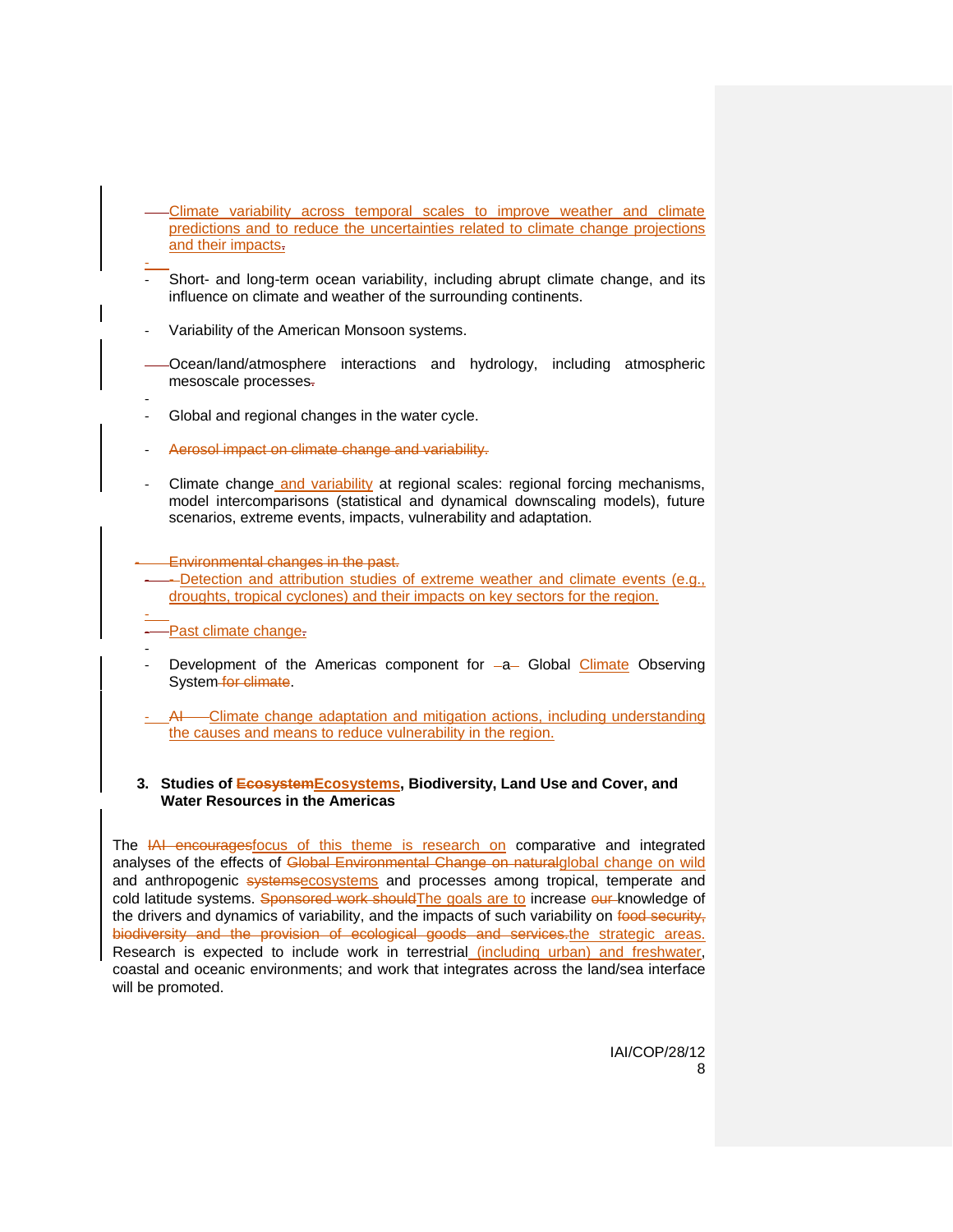Topics included in this areatheme, but not limited to:

- -Impacts of global change on biodiversity<sub><sup>, and ecosystem services</sub> including</sub></sup> species and genetic biodiversity-both of natural systems and agricultural systems.wild and anthropogenic ecosystems (e.g., agriculture, aquaculture, silviculture, urban areas).
- Comparative studies of resilience of wild and anthropogenic ecosystems, key species, and important agricultural systemsecosystem services to global change.
- Comparative studies of changes in land use and/or coastal/marine/freshwater resource use.
- Prediction and documentation of estuarine changes due to changes in freshwater inflows as well as changes in watershed land use and cover.
- Climate change and habitatland use/ land cover change impacts on species and ecosystem services across the Americas.
- - Impacts of sea water acidification and desalinization in marine biodiversity, ecosystem services and production.
- - Generation, assessment, monitoring and dissemination of relevant information for scaling up/out actions related to the sustainable management of biodiversity and forests linked to territory management.
- - Flows of agro-ecosystem services to sustain food production and livelihoods via sustainable land management.
- Multiscalar baseline assessments of land degradation indicators.
- - Participatory assessment of sustainable land management practices that avoid and reduce land degradation and restore ecosystems, reduce emissions and improve the provision of ecosystem services.
- Scenarios and modeling in biodiversity, ecosystem services and human well beingwell-being using the natures future framework.
- - Interlinkages among biodiversity, water, food, and health in the context of climate change.
- - Underlying causes of biodiversity loss, determinants of transformative change and options for achieving the 2050 vision for biodiversity.
- The role of indigenous and local knowledge to sustain nature's benefits to people.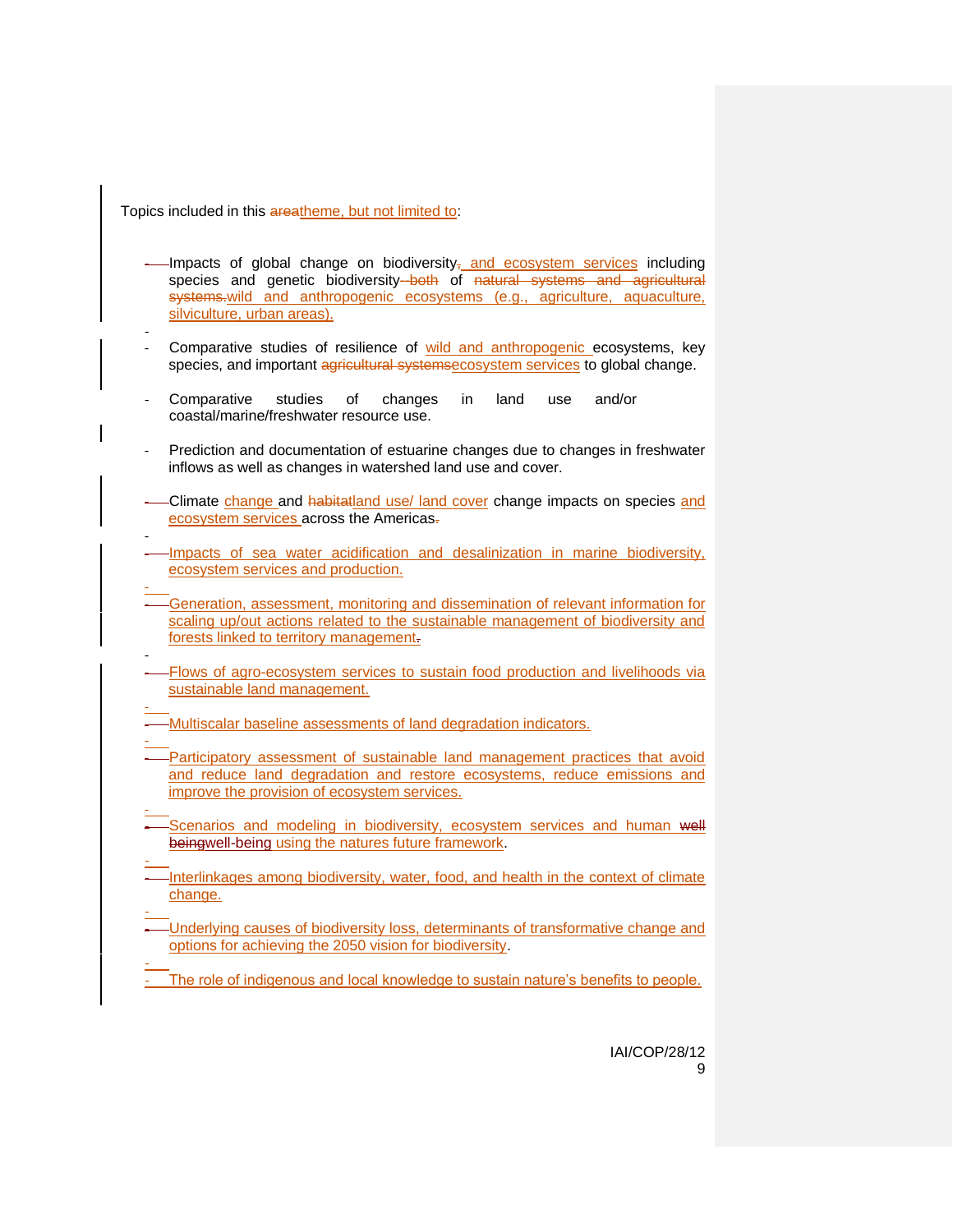#### 4. **Understanding Global Change Modulations of the Composition of the Atmosphere, Oceans and Fresh Waters**

The focus of this theme is on observing, documenting and understanding processes that modify the chemical composition of the atmosphere, inland waters and oceans  $\frac{1}{n}$ manner that affects productivity and human welfare. A multidisciplinary approach to this research area is expected.and the impacts and interactions with the strategic areas.

Topics included in this areatheme, but not limited to:

- Effects of air pollution and rain water quality on natural and managed ecosystems. including urban ecosystems.
- Aerosol impact on climate change and variability.
- Impact of mega-cities on regional climate.
- Regional and global air pollution: Transporttransport and impacts.
- High latitude processes and ozone depletion.
- Comparative studies of regional air and water pollution.
- Biogeochemical processes (including the carbon cycle) and ecosystem hydrology.
- Greenhouse gases, atmospheric and terrestrial processes, including the carbon cycle, and their impact on climate change.
- Coastal processes and water pollution.

**5.** - Understanding the Human Dimensions and Policy Implications of Global Change, Climate Variability and Land Use

**Con formato:** Sin viñetas ni numeración

The focus of this theme is to research the dynamic interaction of global change, climate variability and land use -- their impact on human health, welfare and activities which depend on the productivity, diversity and functioning of ecosystems, including regions particularly vulnerable to rapid

> IAI/COP/28/12 10